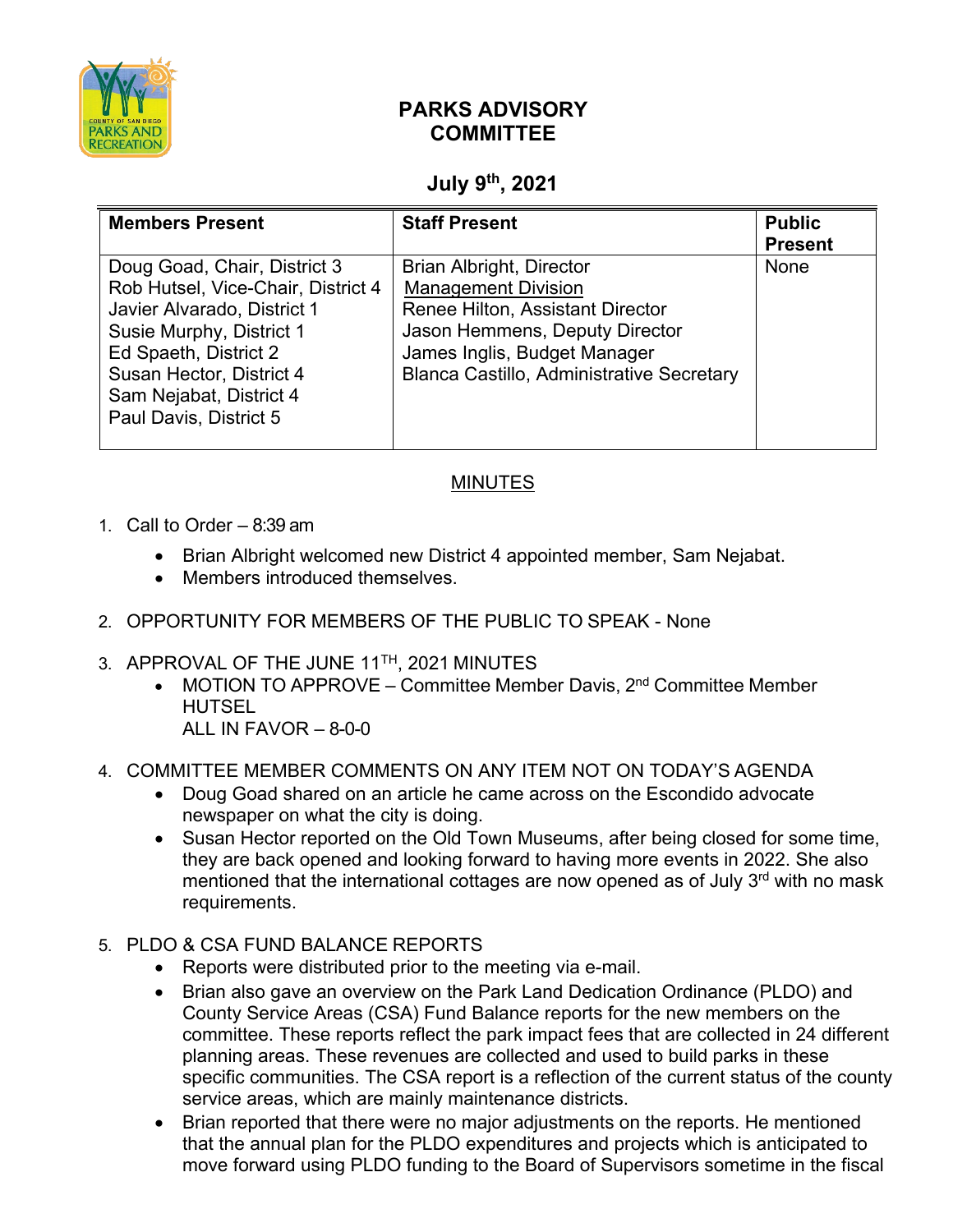year 2021-2022. DPR will give an overview of the annual plan in September.

- Paul Davis asked if the reports can be sorted by District. Brian responded that this will be adjusted by the next meeting.
- 6. DEPARTMENT REPORT Brian Albright, Director
	- Brian reported that there are no items moving forward to the Board of Supervisors for July. The next Board meeting is scheduled for August  $18<sup>th</sup>$  with four items going forward.
	- DPR will be accepting a donation of approximately 2,000 trees from SDG&E as part of a program that's in place that provides trees valued at \$300,000. Also moving forward is approval for contract authority for the Otay Lakes Sewer project that will connect to the Otay lakes park currently on septic to the Chula Vista sewer. Brian added that DPR has a second hearing on two acquisitions in the north county. The first acquisition is 419 acres on Paradise Mountain in Valley Center near Hell Hole canyon and the second acquisition is 248 acres in the Hidden Meadows area off the I-15 corridor.
	- Brian reminded the members that the committee goes dark in August. The committee will resume on September 10<sup>th</sup>.
- 7. FY 2021-22 BUDGET OVERVIEW- Jason Hemmens, Deputy Director, James Inglis, Budget Manager presented.

Brian reported that the County approved its largest budget in history over 7 billion dollars and added approximately 1,000 employees to this new fiscal year.

Highlights to include:

- Parks and Recreation department overview, mission, and vision
- Accomplishments
- Looking forward and future outlook
- Parks Fiscal Year 2021-2022 Capital Projects
- General fund expenditures summary
- Non- general funds expenditures summary
- Fiscal Year 2021-2023 key performance measure
- James Inglis added that the budget has been approved as of July  $30<sup>rd</sup>$ , 2021. The adopted final document will be available online in August.

Committee had a discussion on the budget presentation

Susie Murphy mentioned that she was involved in the budget public meeting that was held by Supervisor Vargas and thanked staff for their involvement. Susie also expressed her concerns about funds that are available, and the County not having ample time to develop plans and allocating the funds.

Rob Hutsel made a comment to support Susie's concern and would like to see more projects being done and be able to support the project in the future within the operation budget.

Ed Spaeth also supported Rob's concern and would like to see more meaningful projects.

Brian added that specific regards to the Tijuana Valley there is potentially hundreds of millions of dollars that are coming in this year from the federal government. Negotiations are underway to determine which projects that were studied are the highest priority. Brian